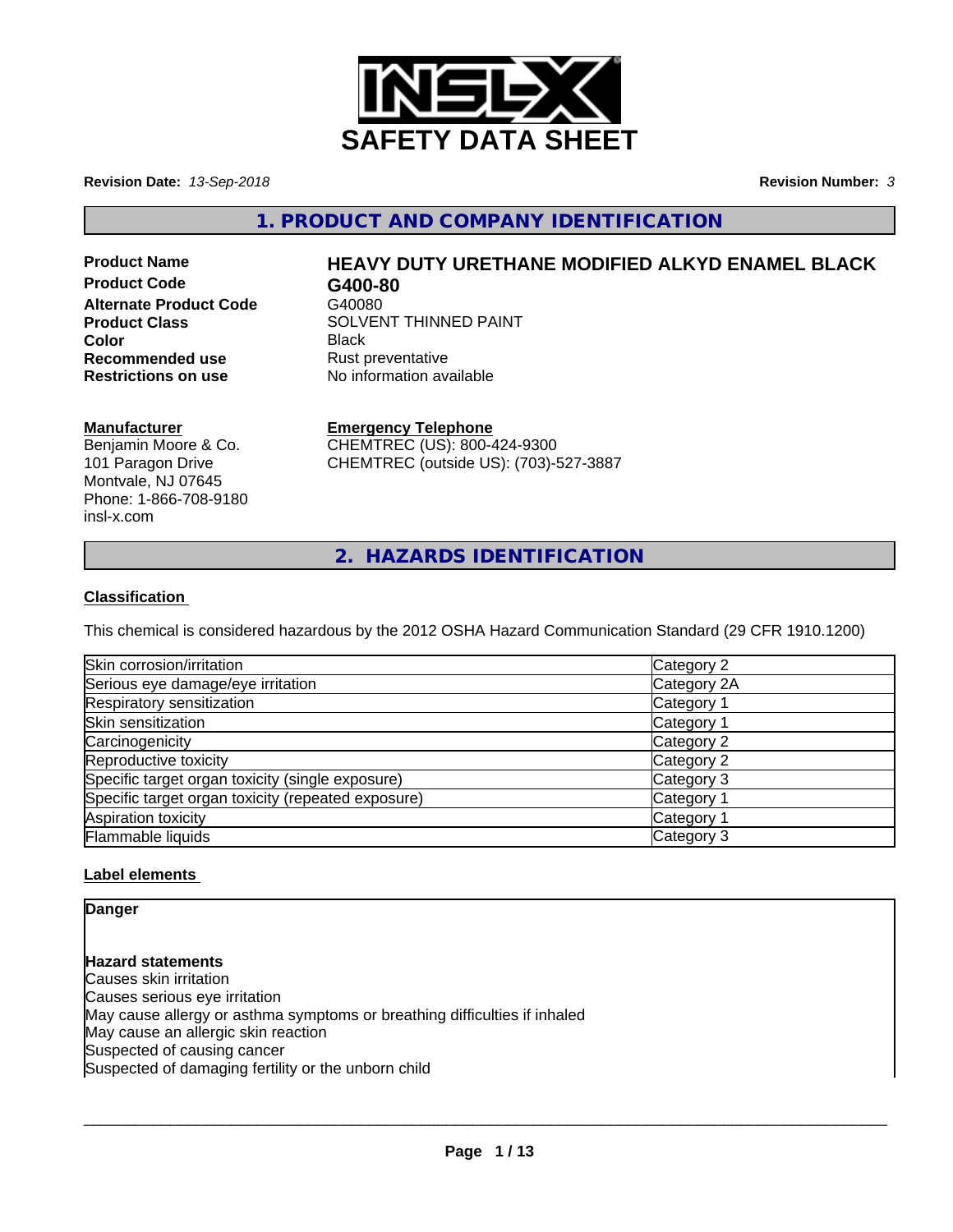May cause respiratory irritation. May cause drowsiness or dizziness Causes damage to organs through prolonged or repeated exposure May be fatal if swallowed and enters airways Flammable liquid and vapor



### **Precautionary Statements - Prevention**

Obtain special instructions before use

Do not handle until all safety precautions have been read and understood

Use personal protective equipment as required

Wash face, hands and any exposed skin thoroughly after handling

In case of inadequate ventilation wear respiratory protection

Contaminated work clothing should not be allowed out of the workplace

Do not breathe dust/fume/gas/mist/vapors/spray

Do not eat, drink or smoke when using this product

Use only outdoors or in a well-ventilated area

Keep away from heat, hot surfaces, sparks, open flames and other ignition sources. No smoking Keep container tightly closed

Ground/bond container and receiving equipment

Use explosion-proof electrical/ventilating/lighting/equipment

Use only non-sparking tools

Take precautionary measures against static discharge

Keep cool

Wear protective gloves/protective clothing/eye protection/face protection

### **Precautionary Statements - Response**

IF exposed or concerned: Get medical advice/attention

### **Eyes**

IF IN EYES: Rinse cautiously with water for several minutes. Remove contact lenses, if present and easy to do. Continue rinsing

If eye irritation persists: Get medical advice/attention

### **Skin**

If skin irritation or rash occurs: Get medical advice/attention

IF ON SKIN (or hair): Remove/Take off immediately all contaminated clothing. Rinse skin with water/shower Wash contaminated clothing before reuse

### **Inhalation**

If experiencing respiratory symptoms: Call a POISON CENTER or doctor/physician

IF INHALED: Remove victim to fresh air and keep at rest in a position comfortable for breathing

### **Ingestion**

IF SWALLOWED: Immediately call a POISON CENTER or doctor/physician

Do NOT induce vomiting

### **Fire**

In case of fire: Use CO2, dry chemical, or foam for extinction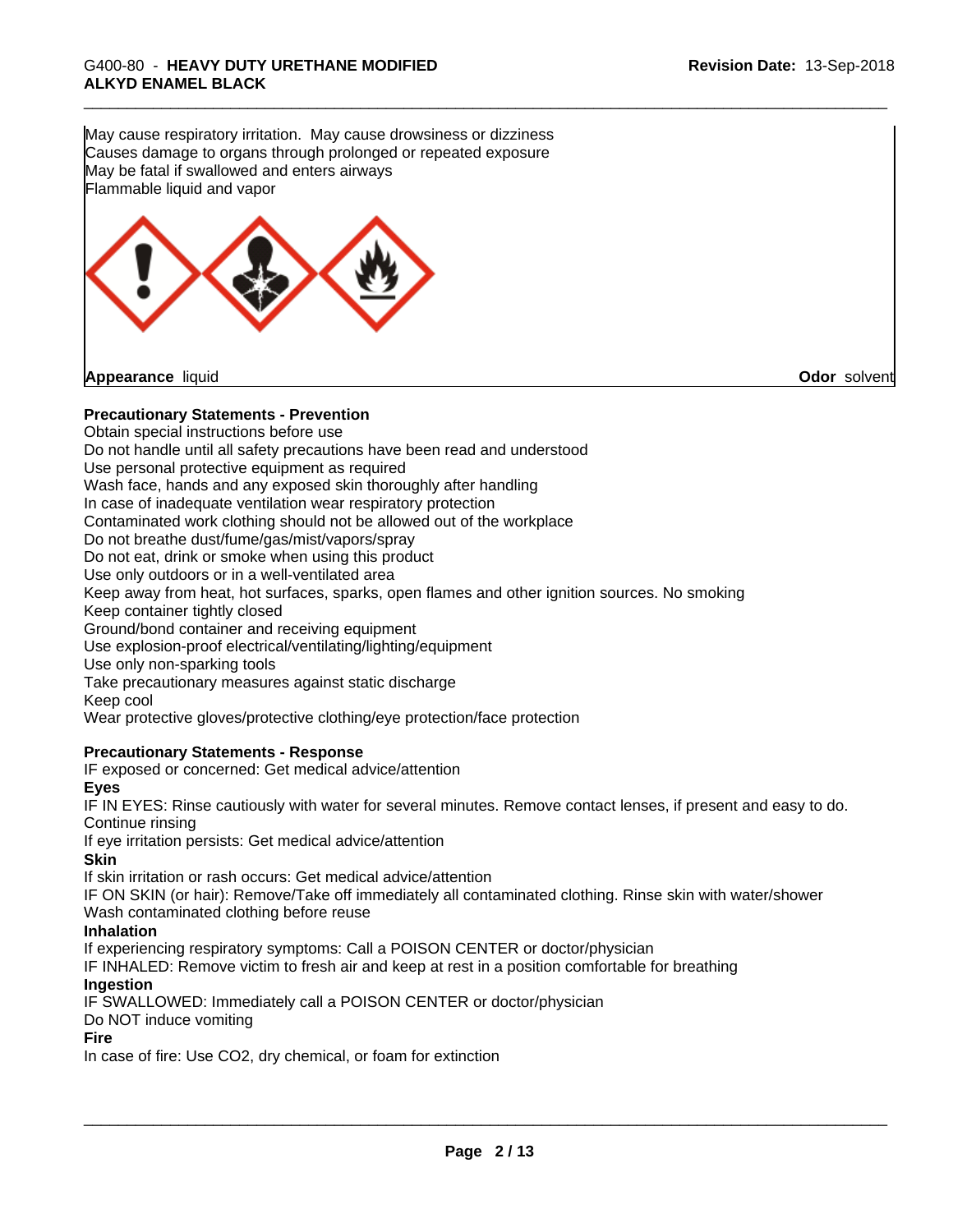### **Precautionary Statements - Storage**

Store locked up Store in a well-ventilated place. Keep container tightly closed

### **Precautionary Statements - Disposal**

Dispose of contents/container to an approved waste disposal plant

# **Hazards not otherwise classified (HNOC)**

Not applicable

### **Other information**

No information available

# **3. COMPOSITION INFORMATION ON COMPONENTS**

| <b>Chemical name</b>                       | <b>CAS No.</b> | Weight-% |
|--------------------------------------------|----------------|----------|
| Polyamine adduct                           |                | 25       |
| Kaolin                                     | 1332-58-7      | 25       |
| Benzyl alcohol                             | 100-51-6       | 15       |
| Xylene                                     | 1330-20-7      | 10       |
| Propylene glycol monomethyl ether          | 107-98-2       | 10       |
| Solvent naphtha, petroleum, light aromatic | 64742-95-6     |          |
| Ethyl benzene                              | $100 - 41 - 4$ |          |
| 1,2,4-Trimethylbenzene                     | $95 - 63 - 6$  |          |
| Triethylenetetramine                       | $112 - 24 - 3$ |          |
| Carbon black                               | 1333-86-4      |          |
| Titanium dioxide                           | 13463-67-7     | 0.5      |

# **4. FIRST AID MEASURES**

### **Description of first aid measures**

| <b>General Advice</b>             | If symptoms persist, call a physician. Show this safety data sheet to the doctor in<br>attendance.                                                                                                                                  |
|-----------------------------------|-------------------------------------------------------------------------------------------------------------------------------------------------------------------------------------------------------------------------------------|
| <b>Eye Contact</b>                | Immediately flush with plenty of water. After initial flushing, remove any contact<br>lenses and continue flushing for at least 15 minutes. If eye irritation persists,<br>consult a specialist.                                    |
| <b>Skin Contact</b>               | Wash off immediately with soap and plenty of water while removing all<br>contaminated clothes and shoes. If skin irritation persists, call a physician. Wash<br>clothing before reuse. Destroy contaminated articles such as shoes. |
| <b>Inhalation</b>                 | Move to fresh air. If symptoms persist, call a physician.<br>If not breathing, give artificial respiration. Call a physician immediately.                                                                                           |
| Ingestion                         | Clean mouth with water and afterwards drink plenty of water. Do not induce<br>vomiting without medical advice. Never give anything by mouth to an unconscious<br>person. Consult a physician.                                       |
| <b>Protection Of First-Aiders</b> | Use personal protective equipment.                                                                                                                                                                                                  |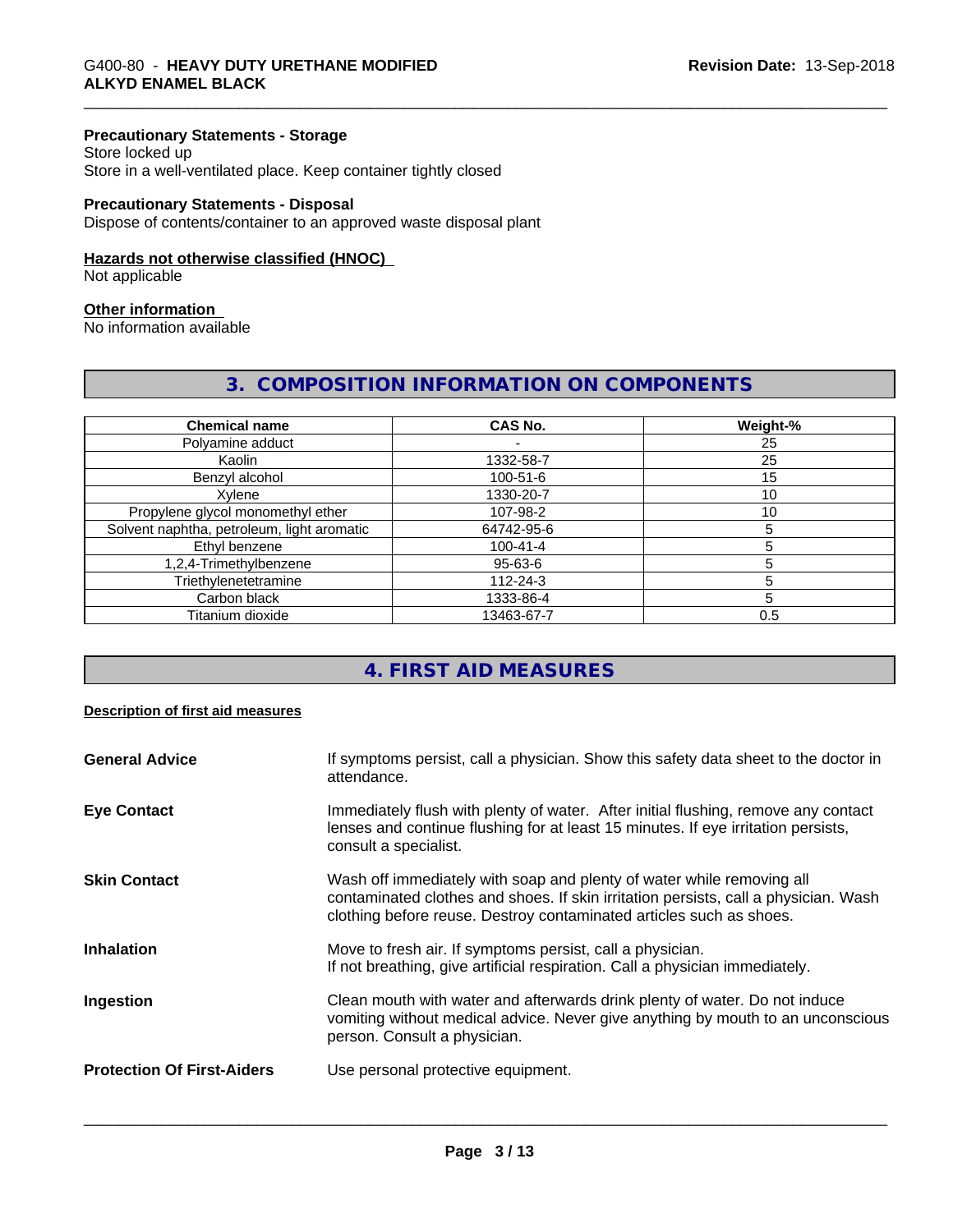| <b>Most Important</b><br><b>Symptoms/Effects</b>                                                  | May cause allergy or asthma symptoms or breathing difficulties if inhaled. May<br>cause allergic skin reaction. |                                                                                                                                                        |                                                                                                                                                                                                                                                                                     |  |  |
|---------------------------------------------------------------------------------------------------|-----------------------------------------------------------------------------------------------------------------|--------------------------------------------------------------------------------------------------------------------------------------------------------|-------------------------------------------------------------------------------------------------------------------------------------------------------------------------------------------------------------------------------------------------------------------------------------|--|--|
| <b>Notes To Physician</b>                                                                         | Treat symptomatically.                                                                                          |                                                                                                                                                        |                                                                                                                                                                                                                                                                                     |  |  |
|                                                                                                   |                                                                                                                 | 5. FIRE-FIGHTING MEASURES                                                                                                                              |                                                                                                                                                                                                                                                                                     |  |  |
| <b>Flammable Properties</b>                                                                       |                                                                                                                 |                                                                                                                                                        | Vapors may travel considerable distance to a source of<br>ignition and flash back. Vapors may cause flash fire.                                                                                                                                                                     |  |  |
| <b>Suitable Extinguishing Media</b>                                                               |                                                                                                                 |                                                                                                                                                        | Foam, dry powder or water. Use extinguishing measures<br>that are appropriate to local circumstances and the<br>surrounding environment.                                                                                                                                            |  |  |
| <b>Protective Equipment And Precautions For</b><br><b>Firefighters</b>                            |                                                                                                                 | As in any fire, wear self-contained breathing apparatus<br>pressure-demand, MSHA/NIOSH (approved or equivalent)<br>and full protective gear.           |                                                                                                                                                                                                                                                                                     |  |  |
| <b>Hazardous combustion products</b>                                                              |                                                                                                                 | Burning may result in carbon dioxide, carbon monoxide<br>and other combustion products of varying composition<br>which may be toxic and/or irritating. |                                                                                                                                                                                                                                                                                     |  |  |
| <b>Specific Hazards Arising From The Chemical</b>                                                 |                                                                                                                 | vapors.                                                                                                                                                | Flammable. Flash back possible over considerable<br>distance. Keep product and empty container away from<br>heat and sources of ignition. Closed containers may<br>rupture if exposed to fire or extreme heat. Thermal<br>decomposition can lead to release of irritating gases and |  |  |
| <b>Sensitivity To Mechanical Impact</b>                                                           |                                                                                                                 | No                                                                                                                                                     |                                                                                                                                                                                                                                                                                     |  |  |
| <b>Sensitivity To Static Discharge</b>                                                            |                                                                                                                 | Yes                                                                                                                                                    |                                                                                                                                                                                                                                                                                     |  |  |
| <b>Flash Point Data</b><br>Flash Point (°F)<br>Flash Point (°C)<br><b>Method</b>                  |                                                                                                                 | 80.0<br>26.7<br><b>PMCC</b>                                                                                                                            |                                                                                                                                                                                                                                                                                     |  |  |
| <b>Flammability Limits In Air</b>                                                                 |                                                                                                                 |                                                                                                                                                        |                                                                                                                                                                                                                                                                                     |  |  |
| Lower flammability limit:<br><b>Upper flammability limit:</b>                                     |                                                                                                                 | Not available<br>Not available                                                                                                                         |                                                                                                                                                                                                                                                                                     |  |  |
| Health: 2<br><b>NFPA</b>                                                                          | Flammability: 3                                                                                                 | Instability: 0                                                                                                                                         | <b>Special: Not Applicable</b>                                                                                                                                                                                                                                                      |  |  |
| <b>NFPA Legend</b><br>0 - Not Hazardous<br>1 - Slightly<br>2 - Moderate<br>3 - High<br>4 - Severe |                                                                                                                 |                                                                                                                                                        |                                                                                                                                                                                                                                                                                     |  |  |

*The ratings assigned are only suggested ratings, the contractor/employer has ultimate responsibilities for NFPA ratings where this system is used.*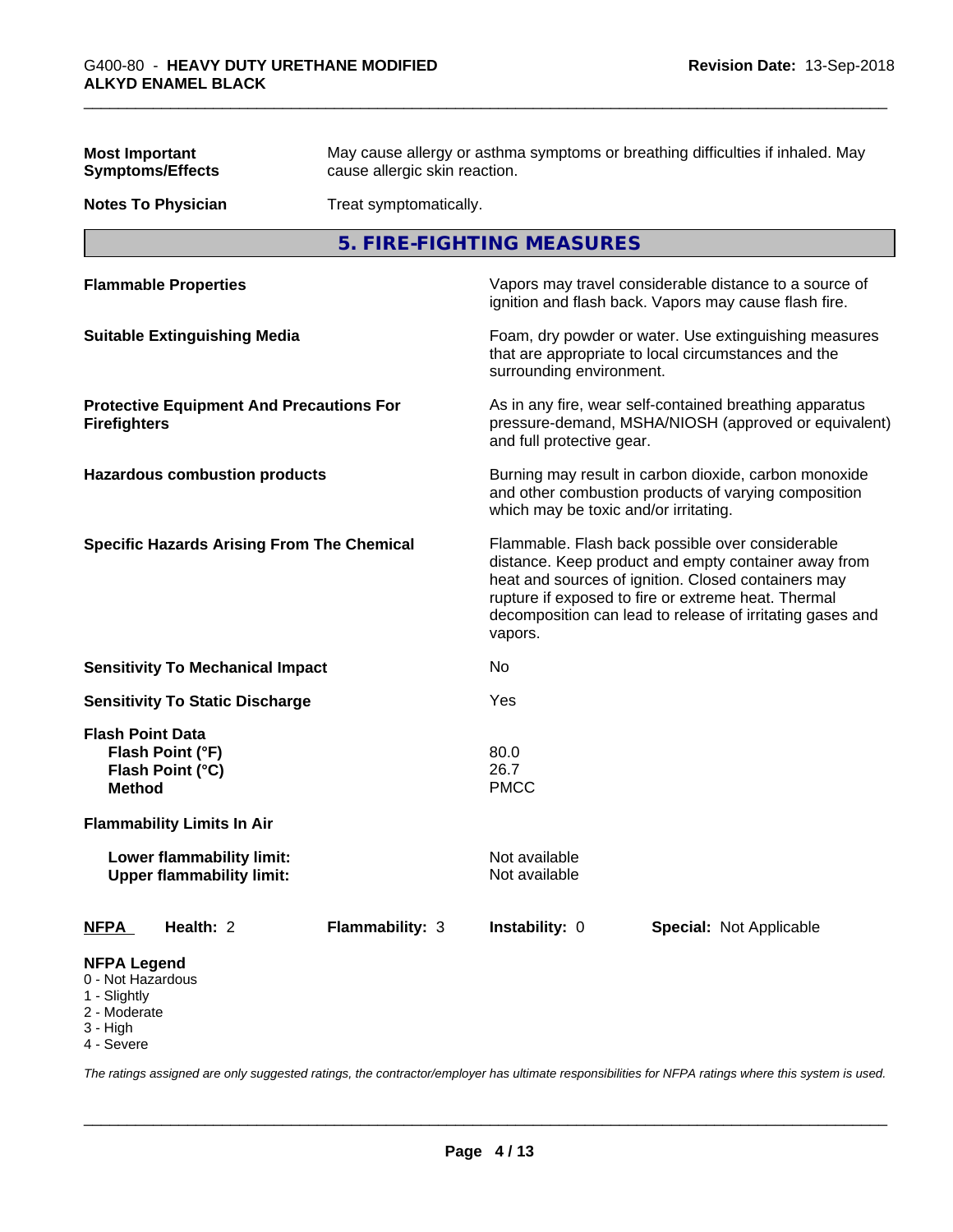*Additional information regarding the NFPA rating system is available from the National Fire Protection Agency (NFPA) at www.nfpa.org.*

|                                  | 6. ACCIDENTAL RELEASE MEASURES                                                                                                                                                                                                                                                                                                                                                                                                                 |
|----------------------------------|------------------------------------------------------------------------------------------------------------------------------------------------------------------------------------------------------------------------------------------------------------------------------------------------------------------------------------------------------------------------------------------------------------------------------------------------|
| <b>Personal Precautions</b>      | Remove all sources of ignition. Take precautions to prevent flashback. Ground<br>and bond all containers and handling equipment. Take precautionary measures<br>against static discharges. Ensure adequate ventilation. Avoid contact with skin,<br>eyes and clothing. Use personal protective equipment.                                                                                                                                      |
| <b>Other Information</b>         | Prevent further leakage or spillage if safe to do so. Do not allow material to<br>contaminate ground water system. Prevent product from entering drains. Do not<br>flush into surface water or sanitary sewer system. Local authorities should be<br>advised if significant spillages cannot be contained.                                                                                                                                     |
| <b>Environmental precautions</b> | See Section 12 for additional Ecological Information.                                                                                                                                                                                                                                                                                                                                                                                          |
| <b>Methods for Cleaning Up</b>   | Dam up. Soak up with inert absorbent material. Use a non-sparking or explosion<br>proof means to transfer material to a sealed, appropriate container for disposal.<br>Clean contaminated surface thoroughly.                                                                                                                                                                                                                                  |
|                                  | 7. HANDLING AND STORAGE                                                                                                                                                                                                                                                                                                                                                                                                                        |
| <b>Handling</b>                  | Avoid contact with skin, eyes and clothing. Wear personal protective equipment.<br>Do not breathe vapors or spray mist. Use only in ventilated areas. Prevent vapor<br>build-up by providing adequate ventilation during and after use.                                                                                                                                                                                                        |
|                                  | Take precautionary measures against static discharges. To avoid ignition of<br>vapors by static electricity discharge, all metal parts of the equipment must be<br>grounded. Keep away from heat, sparks and flame. Do not smoke. Extinguish all<br>flames and pilot lights, and turn off stoves, heaters, electric motors and other<br>sources of ignition during use and until all vapors are gone. Ignition and/or flash<br>back may occur. |
| <b>Storage</b>                   | Keep containers tightly closed in a dry, cool and well-ventilated place. Keep away<br>from heat. Keep away from open flames, hot surfaces and sources of ignition.<br>Keep in properly labeled containers. Keep out of the reach of children.                                                                                                                                                                                                  |
| <b>Incompatible Materials</b>    | Incompatible with strong acids and bases and strong oxidizing agents.                                                                                                                                                                                                                                                                                                                                                                          |
|                                  | Technical measures/Precautions Ensure adequate ventilation. Use only where airflow will keep vapors from building<br>up in or near the work area in adjoining rooms. Comply with all national, state, and<br>local codes pertaining to the storage, handling, dispensing and disposal of<br>flammable liquids.                                                                                                                                 |
|                                  | Dissipate static electricity during transfer by grounding and bonding containers<br>and equipment before transferring material. All equipment should be non-sparking<br>and explosion proof. Use explosion proof electrical equipment for ventilation,<br>lighting and material handling.                                                                                                                                                      |

# **8. EXPOSURE CONTROLS/PERSONAL PROTECTION**

# **Exposure Limits**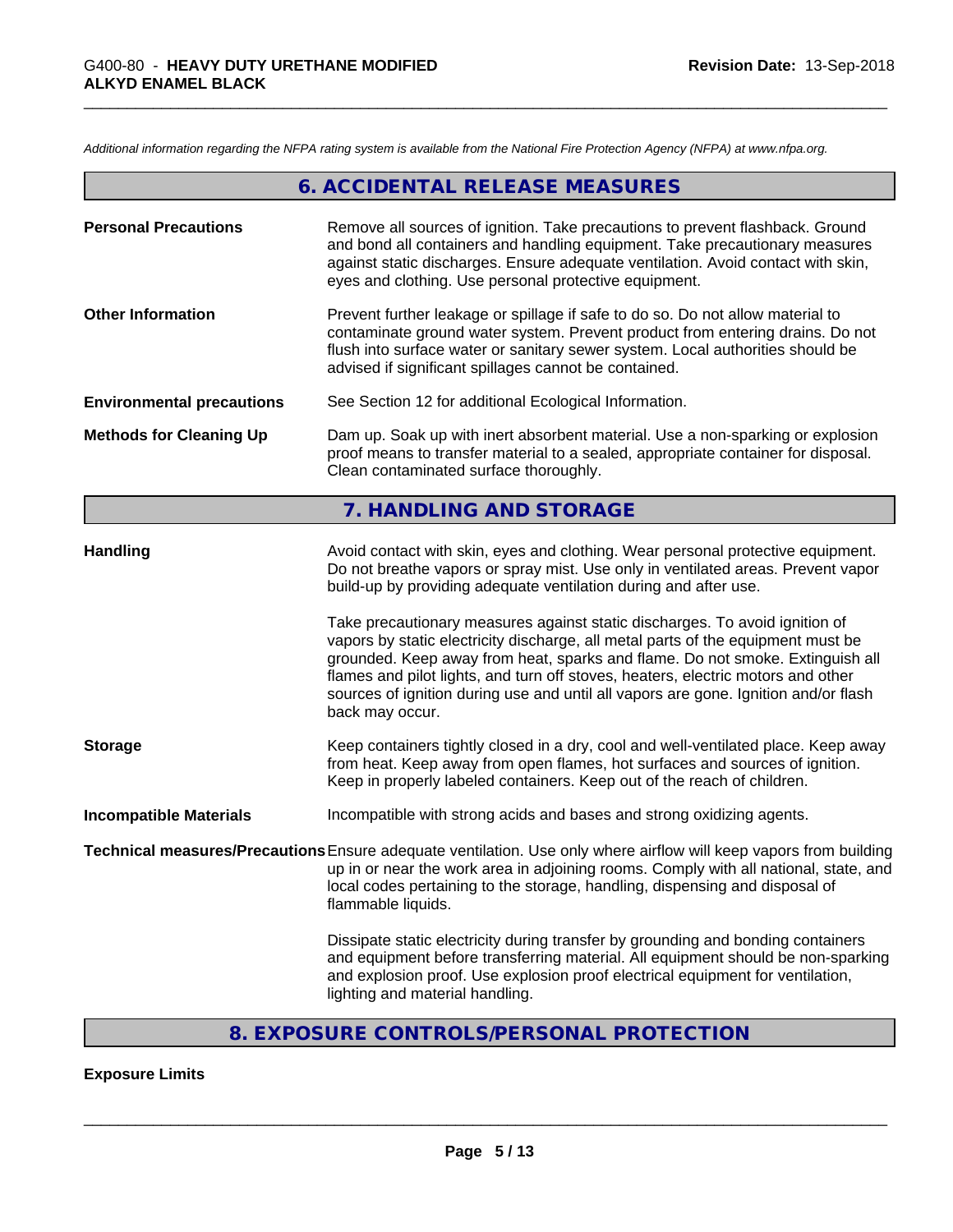### \_\_\_\_\_\_\_\_\_\_\_\_\_\_\_\_\_\_\_\_\_\_\_\_\_\_\_\_\_\_\_\_\_\_\_\_\_\_\_\_\_\_\_\_\_\_\_\_\_\_\_\_\_\_\_\_\_\_\_\_\_\_\_\_\_\_\_\_\_\_\_\_\_\_\_\_\_\_\_\_\_\_\_\_\_\_\_\_\_\_\_\_\_ G400-80 - **HEAVY DUTY URETHANE MODIFIED ALKYD ENAMEL BLACK**

| <b>Chemical name</b>              | <b>ACGIH TLV</b>                  | <b>OSHA PEL</b>                                |
|-----------------------------------|-----------------------------------|------------------------------------------------|
| Kaolin                            | 2 mg/m <sup>3</sup> - TWA         | 15 mg/m $3$ - TWA<br>5 mg/m <sup>3</sup> - TWA |
| Xylene                            | 100 ppm - $TWA$<br>150 ppm - STEL | 100 ppm - TWA<br>435 mg/m <sup>3</sup> - TWA   |
| Propylene glycol monomethyl ether | 50 ppm - TWA<br>100 ppm - STEL    | N/E                                            |
| Ethyl benzene                     | 20 ppm - TWA                      | 100 ppm - TWA<br>435 mg/m <sup>3</sup> - TWA   |
| Carbon black                      | $3$ mg/m <sup>3</sup> - TWA       | $3.5 \text{ mg/m}^3$ - TWA                     |
| Titanium dioxide                  | 10 mg/m <sup>3</sup> - TWA        | 15 mg/m <sup>3</sup> - TWA                     |

### **Legend**

ACGIH - American Conference of Governmental Industrial Hygienists Exposure Limits OSHA - Occupational Safety & Health Administration Exposure Limits N/E - Not Established

### **Appropriate engineering controls**

| <b>Engineering Measures</b>          | Ensure adequate ventilation, especially in confined areas.                                                                                                                                                                                                                                                                                                          |
|--------------------------------------|---------------------------------------------------------------------------------------------------------------------------------------------------------------------------------------------------------------------------------------------------------------------------------------------------------------------------------------------------------------------|
| <b>Personal Protective Equipment</b> |                                                                                                                                                                                                                                                                                                                                                                     |
| <b>Eye/Face Protection</b>           | Safety glasses with side-shields. If splashes are likely to occur, wear:. Tightly<br>fitting safety goggles.                                                                                                                                                                                                                                                        |
| <b>Skin Protection</b>               | Long sleeved clothing. Protective gloves.                                                                                                                                                                                                                                                                                                                           |
| <b>Respiratory Protection</b>        | Use only with adequate ventilation. In operations where exposure limits are<br>exceeded, use a NIOSH approved respirator that has been selected by a<br>technically qualified person for the specific work conditions. When spraying the<br>product or applying in confined areas, wear a NIOSH approved respirator<br>specified for paint spray or organic vapors. |
| <b>Hygiene Measures</b>              | Avoid contact with skin, eyes and clothing. Remove and wash contaminated<br>clothing before re-use. Wash thoroughly after handling.                                                                                                                                                                                                                                 |

# **9. PHYSICAL AND CHEMICAL PROPERTIES**

| Appearance<br>Odor<br><b>Odor Threshold</b><br>Density (Ibs/gal)<br><b>Specific Gravity</b><br>рH<br><b>Viscosity (cps)</b><br>Solubility(ies)<br><b>Water solubility</b><br><b>Evaporation Rate</b><br>Vapor pressure @20 °C (kPa)<br>Vapor density<br>Wt. % Solids<br>Vol. % Solids<br>Wt. % Volatiles<br>Vol. % Volatiles | liquid<br>solvent<br>No information available<br>$9.4 - 9.8$<br>$1.14 - 1.18$<br>No information available<br>No information available<br>No information available<br>No information available<br>No information available<br>No information available<br>No information available<br>$65 - 75$<br>$50 - 60$<br>$25 - 35$<br>$40 - 50$ |  |
|------------------------------------------------------------------------------------------------------------------------------------------------------------------------------------------------------------------------------------------------------------------------------------------------------------------------------|---------------------------------------------------------------------------------------------------------------------------------------------------------------------------------------------------------------------------------------------------------------------------------------------------------------------------------------|--|
|------------------------------------------------------------------------------------------------------------------------------------------------------------------------------------------------------------------------------------------------------------------------------------------------------------------------------|---------------------------------------------------------------------------------------------------------------------------------------------------------------------------------------------------------------------------------------------------------------------------------------------------------------------------------------|--|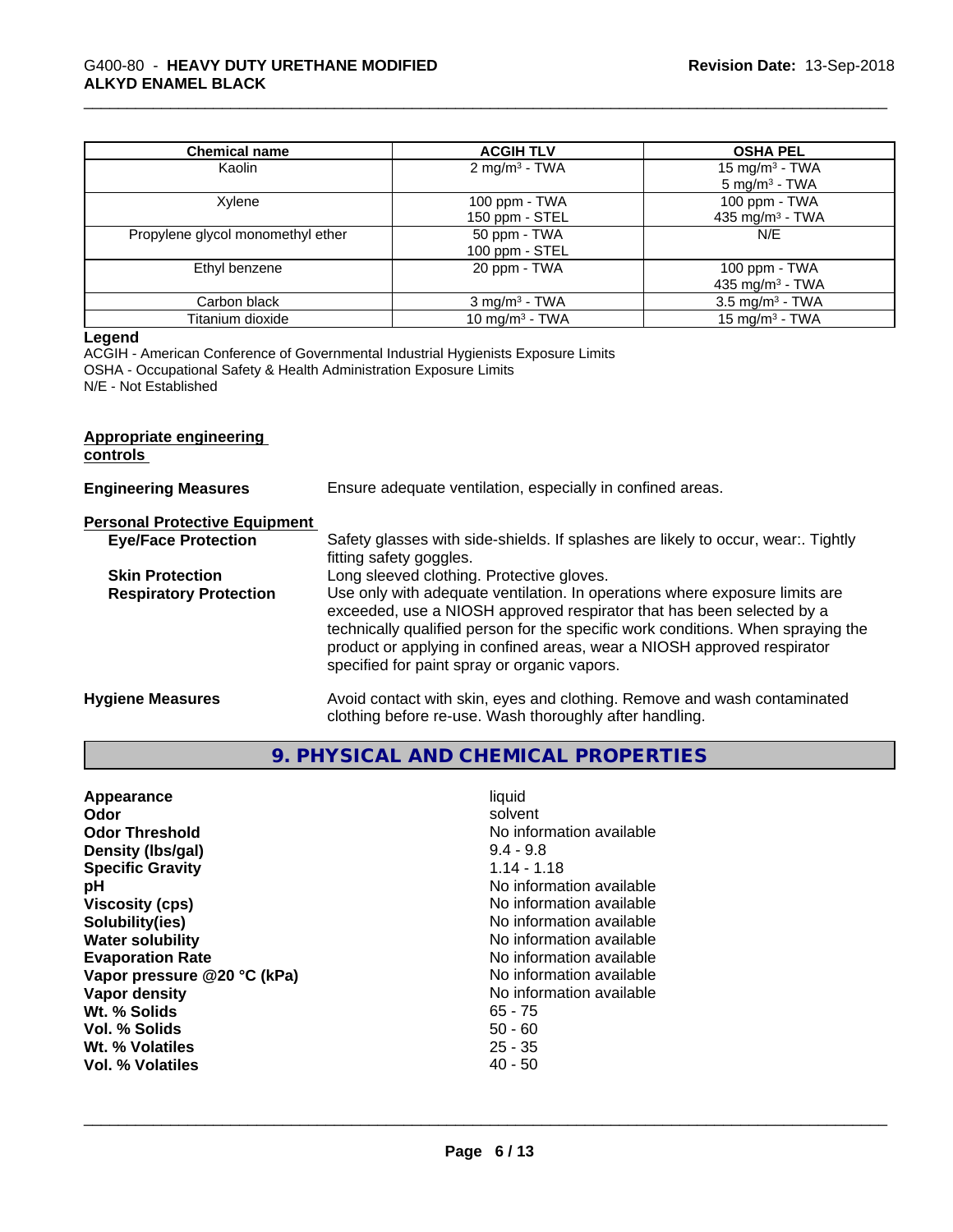**VOC Regulatory Limit (g/L)** < 340 **Boiling Point (°F)** 248 **Boiling Point (°C) Freezing Point (°F)** No information available **Freezing Point (°C)** The Control of the Monometer of Noinformation available **Flash Point (°F)** 80.0 **Flash Point (°C)** 26.7 **Method** PMCC **Flammability (solid, gas)** Not applicable **Upper flammability limit:** No information available **Lower flammability limit:**  $\qquad \qquad \qquad$  No information available **Autoignition Temperature (°F)** No information available **Autoignition Temperature (°C)**<br> **Decomposition Temperature (°F)** No information available **Decomposition Temperature (°F) Decomposition Temperature (°C)** No information available **Partition coefficient Contract Contract Contract Contract Contract Contract Contract Contract Contract Contract Contract Contract Contract Contract Contract Contract Contract Contract Contract Contract Contract Contract** 

| <b>10. STABILITY AND REACTIVITY</b> |  |
|-------------------------------------|--|
|                                     |  |

**Reactivity No data available** 

**Chemical Stability Stability** Stable under normal conditions. Hazardous polymerisation

**Conditions to avoid Keep away from open flames, hot surfaces, static conditions to avoid** 

**Incompatible Materials Incompatible with strong acids and bases and strong** 

**Hazardous Decomposition Products** Thermal decomposition can lead to release of irritating gases and vapors.

oxidizing agents.

does not occur.

temperature.

**Possibility of hazardous reactions** None under normal conditions of use.

electricity and sources of ignition. Sparks. Elevated

**11. TOXICOLOGICAL INFORMATION**

**Product Information**

**Information on likely routes of exposure**

**Principal Routes of Exposure** Eye contact, skin contact and inhalation.

**Acute Toxicity** 

**Product Information** Repeated or prolonged exposure to organic solvents may lead to permanent brain and nervous system damage. Intentional misuse by deliberately concentrating and inhaling vapors may be harmful or fatal.

 $\overline{\phantom{a}}$  ,  $\overline{\phantom{a}}$  ,  $\overline{\phantom{a}}$  ,  $\overline{\phantom{a}}$  ,  $\overline{\phantom{a}}$  ,  $\overline{\phantom{a}}$  ,  $\overline{\phantom{a}}$  ,  $\overline{\phantom{a}}$  ,  $\overline{\phantom{a}}$  ,  $\overline{\phantom{a}}$  ,  $\overline{\phantom{a}}$  ,  $\overline{\phantom{a}}$  ,  $\overline{\phantom{a}}$  ,  $\overline{\phantom{a}}$  ,  $\overline{\phantom{a}}$  ,  $\overline{\phantom{a}}$ 

**Symptoms** related to the physical, chemical and toxicological characteristics

**Symptoms** No information available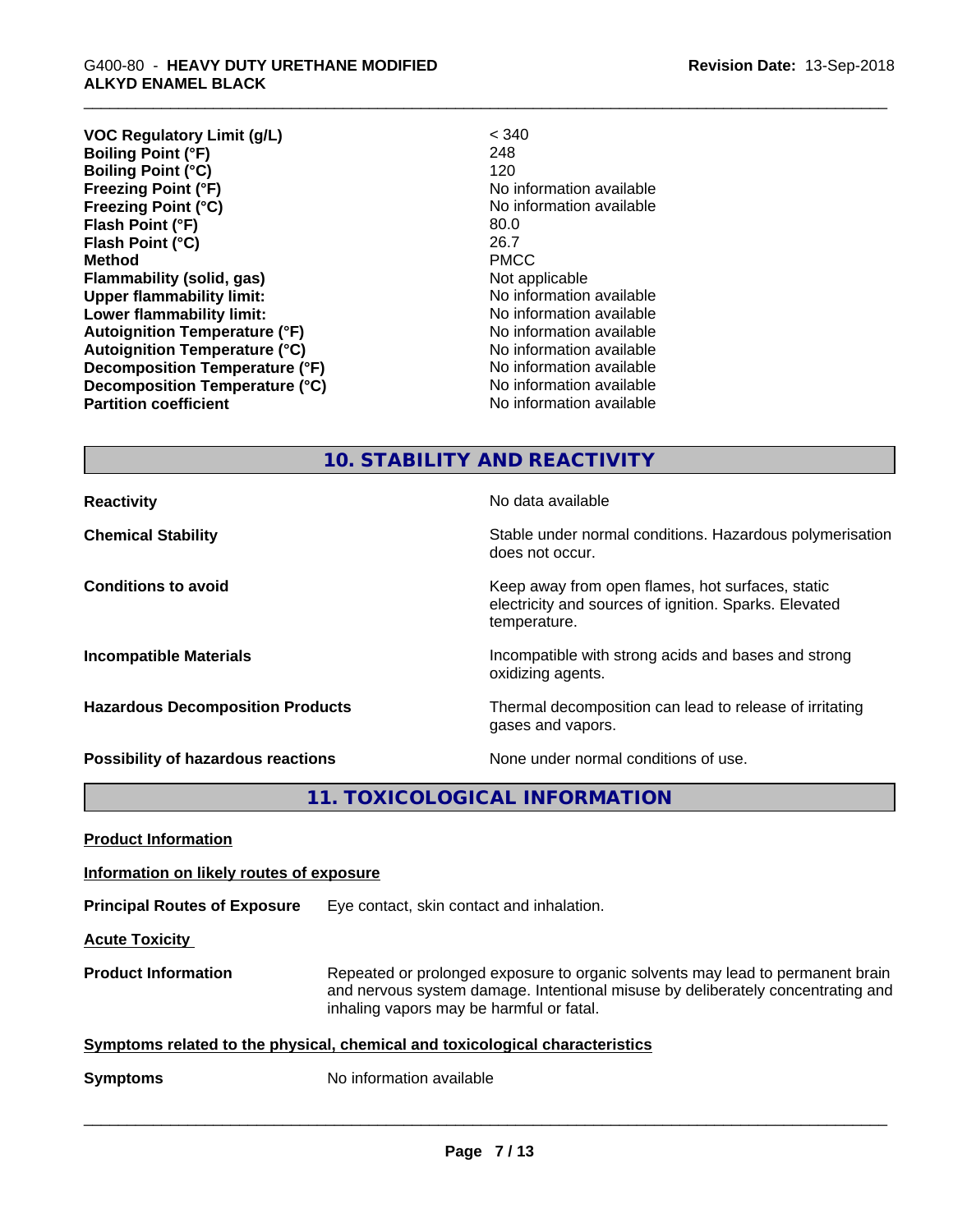### **Delayed and immediate effects as well as chronic effects from short and long-term exposure**

| Eye contact                                                 | Causes serious eye irritation. May cause redness, itching, and pain.                                                                                                                                                                                          |
|-------------------------------------------------------------|---------------------------------------------------------------------------------------------------------------------------------------------------------------------------------------------------------------------------------------------------------------|
| <b>Skin contact</b>                                         | May cause skin irritation and/or dermatitis. Prolonged skin contact may defat the<br>skin and produce dermatitis.                                                                                                                                             |
| Ingestion                                                   | Harmful if swallowed. Ingestion may cause irritation to mucous membranes. Small<br>amounts of this product aspirated into the respiratory system during ingestion or<br>vomiting may cause mild to severe pulmonary injury, possibly progressing to<br>death. |
| <b>Inhalation</b>                                           | Harmful by inhalation. High vapor / aerosol concentrations are irritating to the<br>eyes, nose, throat and lungs and may cause headaches, dizziness, drowsiness,<br>unconsciousness, and other central nervous system effects.                                |
| <b>Sensitization</b>                                        | Respiratory sensitizer<br>May cause allergy or asthma symptoms or breathing difficulties if inhaled<br>May cause an allergic skin reaction                                                                                                                    |
| <b>Neurological Effects</b>                                 | No information available.                                                                                                                                                                                                                                     |
| <b>Mutagenic Effects</b>                                    | No information available.                                                                                                                                                                                                                                     |
| <b>Reproductive Effects</b><br><b>Developmental Effects</b> | Possible risk of impaired fertility. Possible risk of harm to the unborn child.<br>No information available.                                                                                                                                                  |
| <b>Target organ effects</b>                                 | No information available.                                                                                                                                                                                                                                     |
| <b>STOT - repeated exposure</b>                             | Causes damage to organs through prolonged or repeated exposure if inhaled.<br>Central nervous system. Causes damage to organs through prolonged or<br>repeated exposure.                                                                                      |
| STOT - single exposure<br>Other adverse effects             | May cause disorder and damage to the. Respiratory system.<br>No information available.                                                                                                                                                                        |
| <b>Aspiration Hazard</b>                                    | May be harmful if swallowed and enters airways. Small amounts of this product<br>aspirated into the respiratory system during ingestion or vomiting may cause mild                                                                                            |

to severe pulmonary injury, possibly progressing to death.

#### **Numerical measures of toxicity**

**The following values are calculated based on chapter 3.1 of the GHS document**

| <b>ATEmix (oral)</b>                 | 3451 mg/kg    |
|--------------------------------------|---------------|
| ATEmix (dermal)                      | 3006 mg/kg    |
| <b>ATEmix (inhalation-dust/mist)</b> | $6.4 \,$ ma/L |
| <b>ATEmix (inhalation-vapor)</b>     | 550.6 mg/L    |

### **Acute Toxicity Component Information**

Kaolin LD50 Oral: > 5000 mg/kg (Rat) Benzyl alcohol LD50 Oral: 1230-1660 mg/kg (Rat) LD50 Dermal: 2,000 mg/kg (Rabbit) LC50 Inhalation (Vapor): > 5,000 mg/m<sup>3</sup> (Rat) Xylene LD50 Oral: 4300 mg/kg (Rat) LD50 Dermal: > 1700 mg/kg (Rabbit) LC50 Inhalation (Vapor): 5000 ppm (Rat, 4 hr.) Propylene glycol monomethyl ether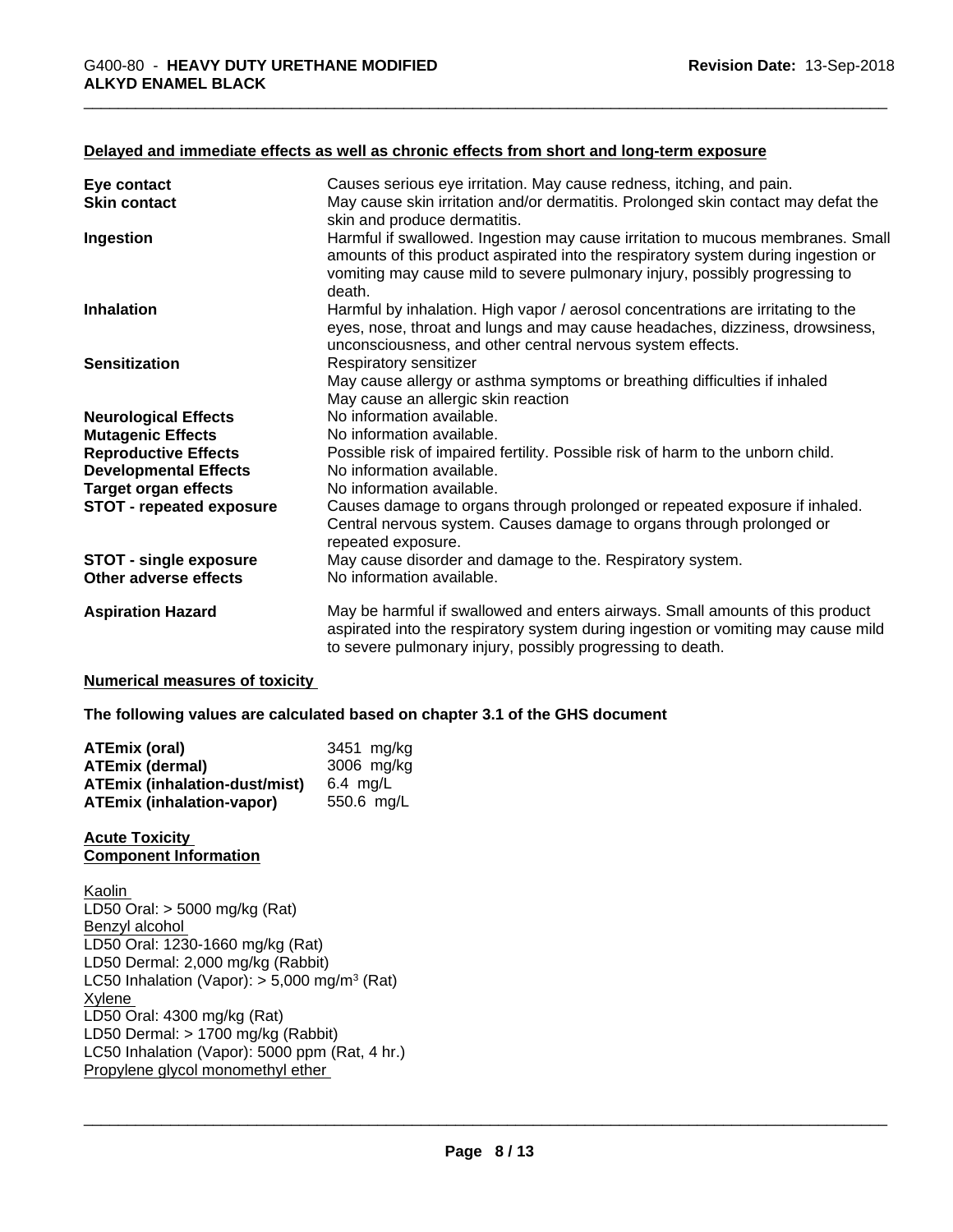# \_\_\_\_\_\_\_\_\_\_\_\_\_\_\_\_\_\_\_\_\_\_\_\_\_\_\_\_\_\_\_\_\_\_\_\_\_\_\_\_\_\_\_\_\_\_\_\_\_\_\_\_\_\_\_\_\_\_\_\_\_\_\_\_\_\_\_\_\_\_\_\_\_\_\_\_\_\_\_\_\_\_\_\_\_\_\_\_\_\_\_\_\_ G400-80 - **HEAVY DUTY URETHANE MODIFIED ALKYD ENAMEL BLACK**

LD50 Oral: 6,600 mg/kg (Rat) LD50 Dermal: 13,000 mg/kg (Rabbit) LC50 Inhalation (Vapor): 10,000 ppm (Rat) Solvent naphtha, petroleum, light aromatic LD50 Oral: 8400 mg/kg (Rat) Ethyl benzene LD50 Oral: mg/kg (Rat) LD50 Dermal: > mg/kg (Rabbit) LC50 Inhalation (Vapor): mg/m<sup>3</sup> (Rat, 2 hr.) 1,2,4-Trimethylbenzene LD50 Oral: 5000 mg/kg (Rat) LC50 Inhalation (Vapor): 18000 mg/m<sup>3</sup> (Rat, 4 hr.) **Triethylenetetramine** LD50 Oral: 2500 mg/kg (Rat) LD50 Dermal: 805 mg/kg (Rabbit) Carbon black LD50 Oral: > 15400 mg/kg (Rat) LD50 Dermal: > 3000 mg/kg (Rabbit) Titanium dioxide LD50 Oral: > 10000 mg/kg (Rat)

### **Carcinogenicity**

*The information below indicateswhether each agency has listed any ingredient as a carcinogen:.*

| <b>Chemical name</b> | <b>IARC</b>         | <b>NTP</b> | <b>OSHA</b> |
|----------------------|---------------------|------------|-------------|
|                      | 2B - Possible Human |            | Listed      |
| Ethyl benzene        | Carcinogen          |            |             |
|                      | 2B - Possible Human |            | Listed      |
| Carbon black         | Carcinogen          |            |             |
|                      | 2B - Possible Human |            | Listed      |
| Titanium dioxide     | Carcinogen          |            |             |

• Although IARC has classified titanium dioxide as possibly carcinogenic to humans (2B), their summary concludes: "No significant exposure to titanium dioxide is thought to occur during the use of products in which titanium dioxide is bound to other materials, such as paint."

### **Legend**

IARC - International Agency for Research on Cancer NTP - National Toxicity Program OSHA - Occupational Safety & Health Administration

# **12. ECOLOGICAL INFORMATION**

# **Ecotoxicity Effects**

The environmental impact of this product has not been fully investigated.

### **Product Information**

### **Acute Toxicity to Fish**

No information available

# **Acute Toxicity to Aquatic Invertebrates**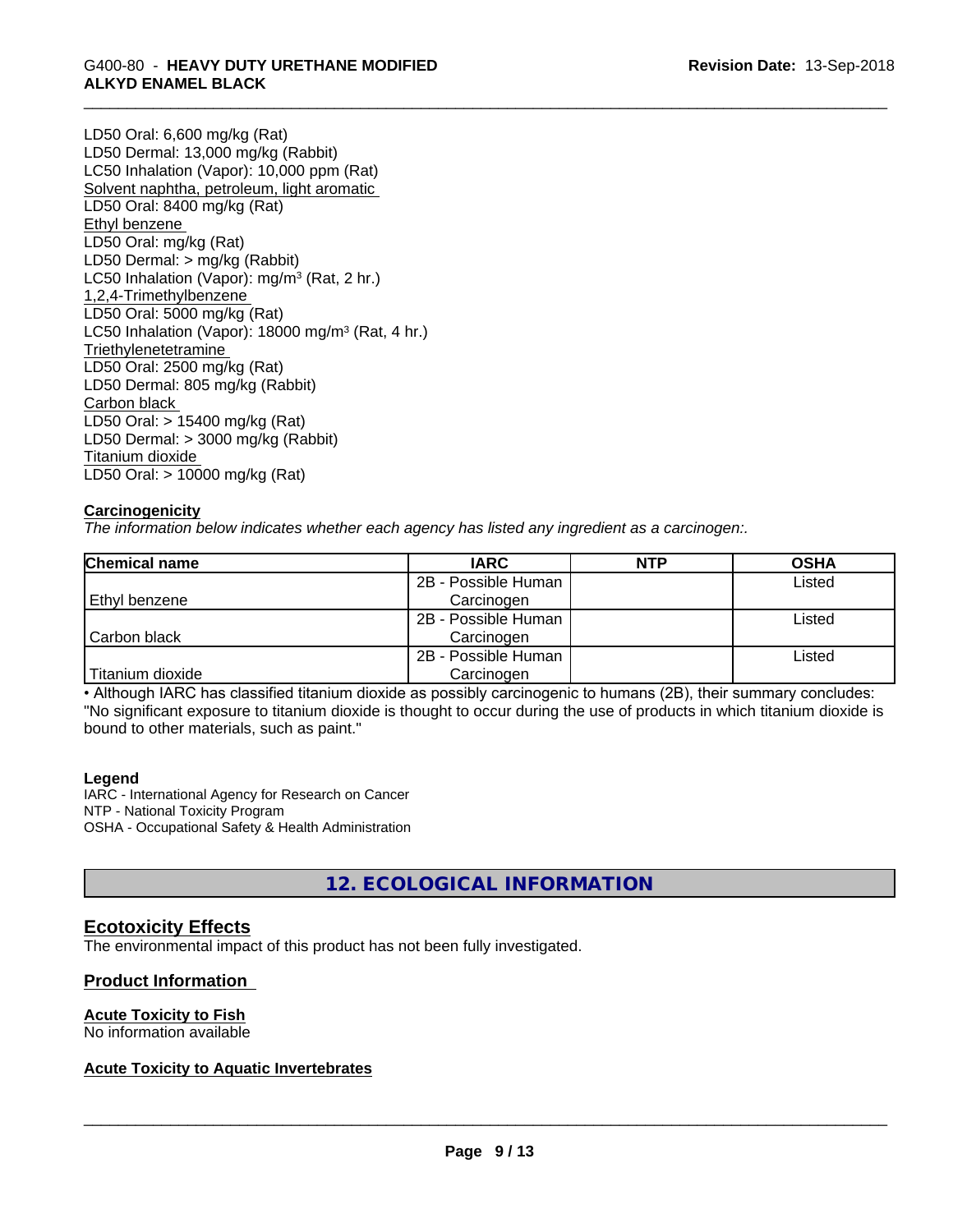#### No information available

### **Acute Toxicity to Aquatic Plants**

No information available

#### **Persistence / Degradability**

No information available.

#### **Bioaccumulation**

No information available.

### **Mobility in Environmental Media**

No information available.

### **Ozone**

Not applicable

### **Component Information**

### **Acute Toxicity to Fish**

Xylene LC50: 13.5 mg/L (Rainbow Trout - 96 hr.) Ethyl benzene LC50: 12.1 mg/L (Fathead Minnow - 96 hr.) Titanium dioxide  $LC50:$  > 1000 mg/L (Fathead Minnow - 96 hr.)

### **Acute Toxicity to Aquatic Invertebrates**

Ethyl benzene EC50: 1.8 mg/L (Daphnia magna - 48 hr.)

### **Acute Toxicity to Aquatic Plants**

Ethyl benzene EC50: 4.6 mg/L (Green algae (Scenedesmus subspicatus), 72 hrs.)

|                                | 13. DISPOSAL CONSIDERATIONS                                                                                                                                                                                               |
|--------------------------------|---------------------------------------------------------------------------------------------------------------------------------------------------------------------------------------------------------------------------|
| <b>Waste Disposal Method</b>   | Dispose of in accordance with federal, state, and local regulations. Local<br>requirements may vary, consult your sanitation department or state-designated<br>environmental protection agency for more disposal options. |
| <b>Empty Container Warning</b> | Emptied containers may retain product residue. Follow label warnings even after<br>container is emptied. Residual vapors may explode on ignition.                                                                         |

# **14. TRANSPORT INFORMATION**

### **DOT**

**Proper Shipping Name** PAINT **Hazard class** 3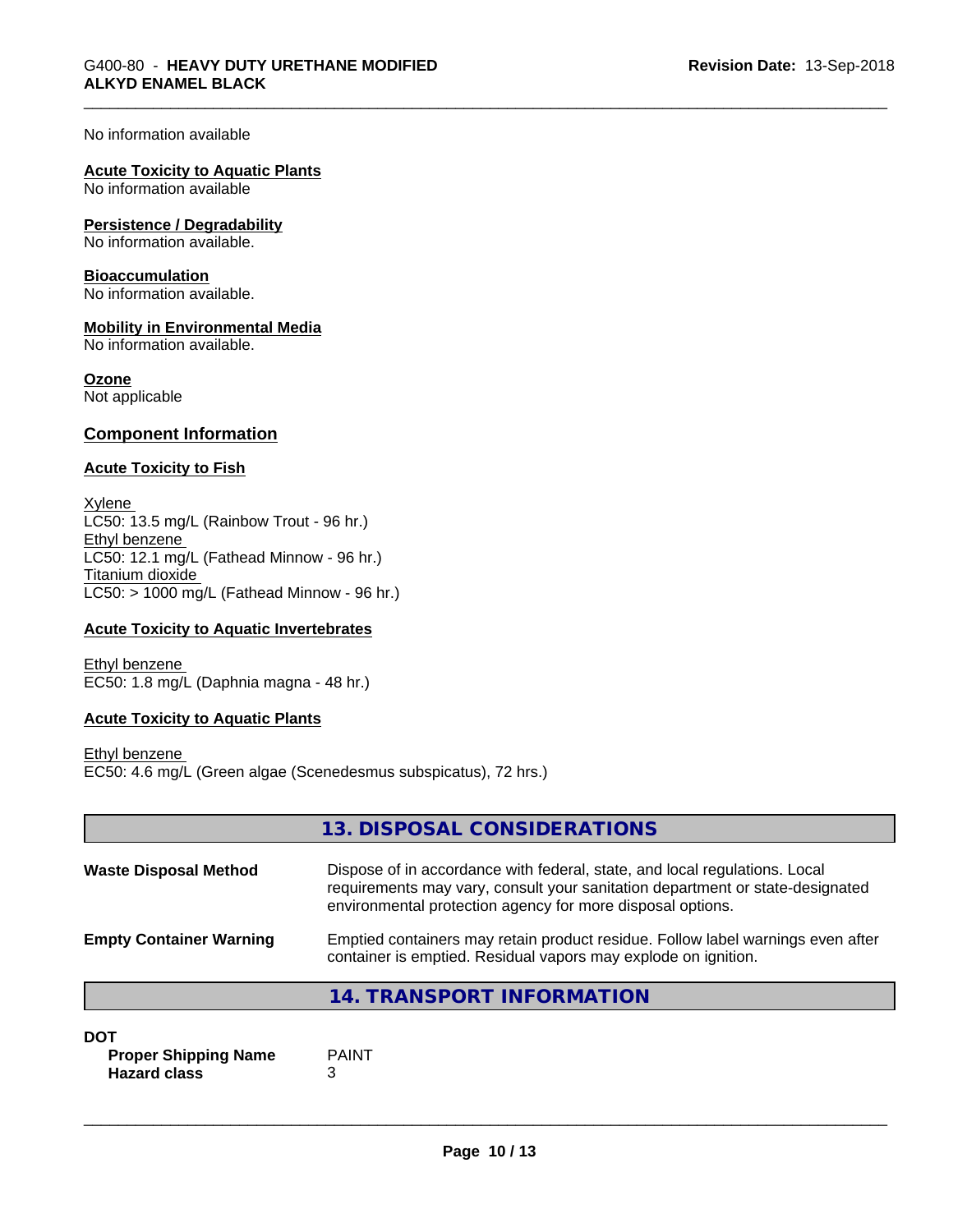| UN-No.<br><b>Packing Group</b><br><b>Description</b> | UN1263<br>Ш<br>UN1263, PAINT, 3, III          |  |  |
|------------------------------------------------------|-----------------------------------------------|--|--|
| <b>ICAO/IATA</b>                                     | Contact the preparer for further information. |  |  |
| <b>IMDG/IMO</b>                                      | Contact the preparer for further information. |  |  |
|                                                      | 15. REGULATORY INFORMATION                    |  |  |

# **International Inventories**

| <b>TSCA: United States</b> | Yes - All components are listed or exempt. |
|----------------------------|--------------------------------------------|
| <b>DSL: Canada</b>         | Yes - All components are listed or exempt. |

# **Federal Regulations**

| SARA 311/312 hazardous categorization |  |
|---------------------------------------|--|
|                                       |  |

| Acute health hazard               | Yes |
|-----------------------------------|-----|
| Chronic Health Hazard             | Yes |
| Fire hazard                       | Yes |
| Sudden release of pressure hazard | Nο  |
| Reactive Hazard                   | N٥  |

### **SARA 313**

Section 313 of Title III of the Superfund Amendments and Reauthorization Act of 1986 (SARA). This product contains a chemical or chemicals which are subject to the reporting requirements of the Act and Title 40 of the Code of Federal Regulations, Part 372:

| <b>Chemical name</b>   | CAS No.   | Weight-% | <b>CERCLA/SARA 313</b><br>(de minimis concentration) |
|------------------------|-----------|----------|------------------------------------------------------|
| Xylene                 | 1330-20-7 | 10       |                                                      |
| Ethyl benzene          | 100-41-4  | 5        | U. 1                                                 |
| 1,2,4-Trimethylbenzene | 95-63-6   | 5        | 1.0                                                  |

# **Clean Air Act,Section 112 Hazardous Air Pollutants (HAPs) (see 40 CFR 61)**

This product contains the following HAPs:

| <b>Chemical name</b> | <b>CAS No.</b> | Weiaht-% | <b>Hazardous Air Pollutant</b> |
|----------------------|----------------|----------|--------------------------------|
| Xvlene               | 1330-20-7      | 10       | (HAP)<br>∟isted                |
| Ethyl benzene        | 100-41-4       |          | Listed                         |

# **US State Regulations**

## **California Proposition 65**

**A** WARNING: Cancer and Reproductive Harm– www.P65warnings.ca.gov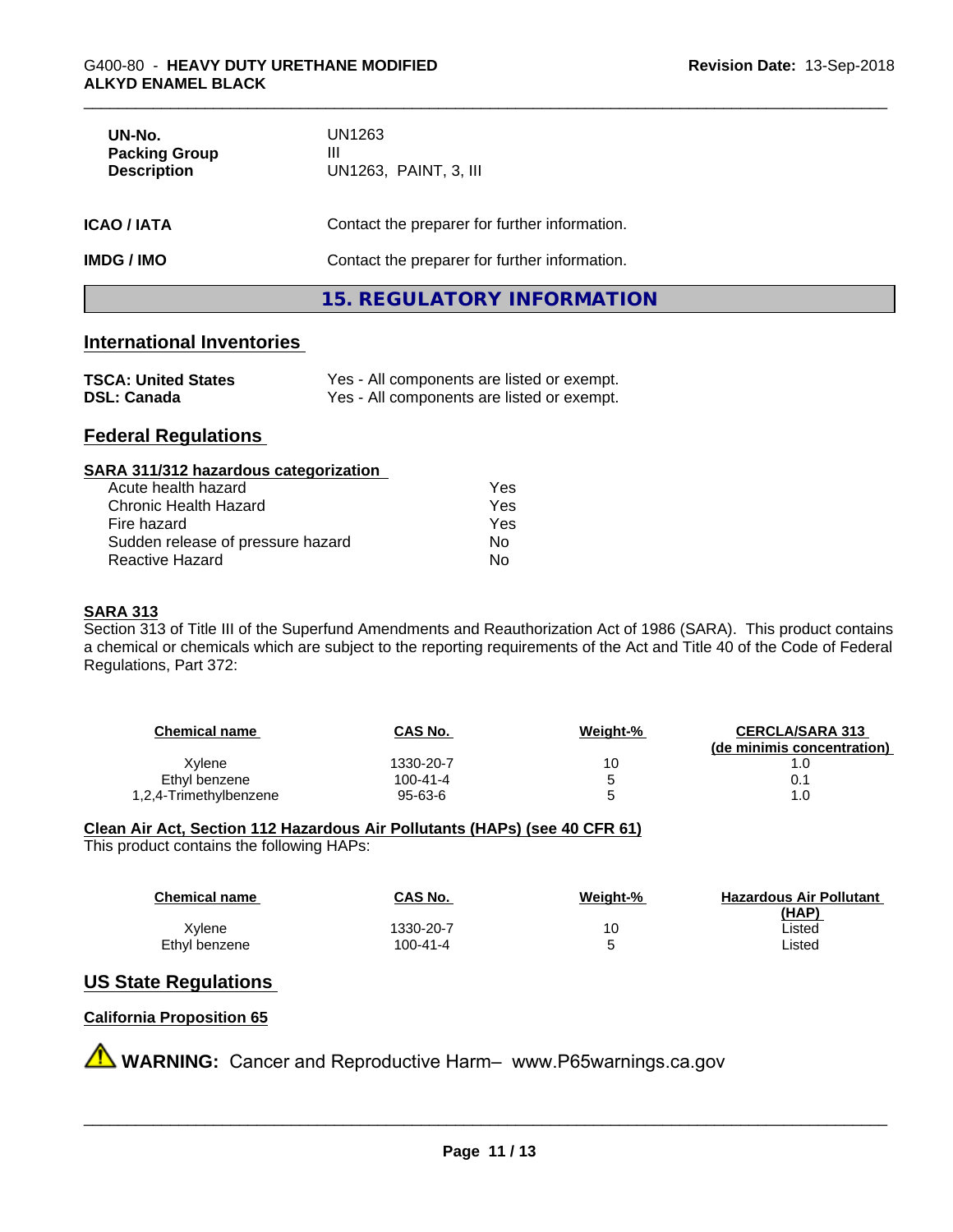#### **State Right-to-Know**

| <b>Chemical name</b>              | <b>Massachusetts</b> | <b>New Jersey</b> | Pennsylvania |
|-----------------------------------|----------------------|-------------------|--------------|
| Kaolin                            |                      |                   |              |
| Benzyl alcohol                    |                      |                   |              |
| Xvlene                            |                      |                   |              |
| Propylene glycol monomethyl ether |                      |                   |              |
| Ethyl benzene                     |                      |                   |              |
| 1,2,4-Trimethylbenzene            |                      |                   |              |
| Triethylenetetramine              |                      |                   |              |
| Carbon black                      |                      |                   |              |
| 2-Butoxyethanol                   |                      |                   |              |

### **Legend**

X - Listed

# **16. OTHER INFORMATION**

**HMIS** - **Health:** 2\* **Flammability:** 3 **Reactivity:** 0 **PPE:** -

# **HMIS Legend**

- 0 Minimal Hazard
- 1 Slight Hazard
- 2 Moderate Hazard
- 3 Serious Hazard
- 4 Severe Hazard
- Chronic Hazard

X - Consult your supervisor or S.O.P. for "Special" handling instructions.

*Note: The PPE rating has intentionally been left blank. Choose appropriate PPE that will protect employees from the hazards the material will present under the actual normal conditions of use.*

*Caution: HMISÒ ratings are based on a 0-4 rating scale, with 0 representing minimal hazards or risks, and 4 representing significant hazards or risks. Although HMISÒ ratings are not required on MSDSs under 29 CFR 1910.1200, the preparer, has chosen to provide them. HMISÒ ratings are to be used only in conjunction with a fully implemented HMISÒ program by workers who have received appropriate HMISÒ training. HMISÒ is a registered trade and service mark of the NPCA. HMISÒ materials may be purchased exclusively from J. J. Keller (800) 327-6868.*

 **WARNING!** If you scrape, sand, or remove old paint, you may release lead dust. LEAD IS TOXIC. EXPOSURE TO LEAD DUST CAN CAUSE SERIOUS ILLNESS, SUCH AS BRAIN DAMAGE, ESPECIALLY IN CHILDREN. PREGNANT WOMEN SHOULD ALSO AVOID EXPOSURE.Wear a NIOSH approved respirator to control lead exposure. Clean up carefully with a HEPA vacuum and a wet mop. Before you start, find out how to protect yourself and your family by contacting the National Lead Information Hotline at 1-800-424-LEAD or log on to www.epa.gov/lead.

| <b>Prepared By</b>      | <b>Product Stewardship Department</b><br>Benjamin Moore & Co.<br>101 Paragon Drive<br>Montvale, NJ 07645<br>800-225-5554 |
|-------------------------|--------------------------------------------------------------------------------------------------------------------------|
| <b>Revision Date:</b>   | 13-Sep-2018                                                                                                              |
| <b>Revision Summary</b> | Not available                                                                                                            |